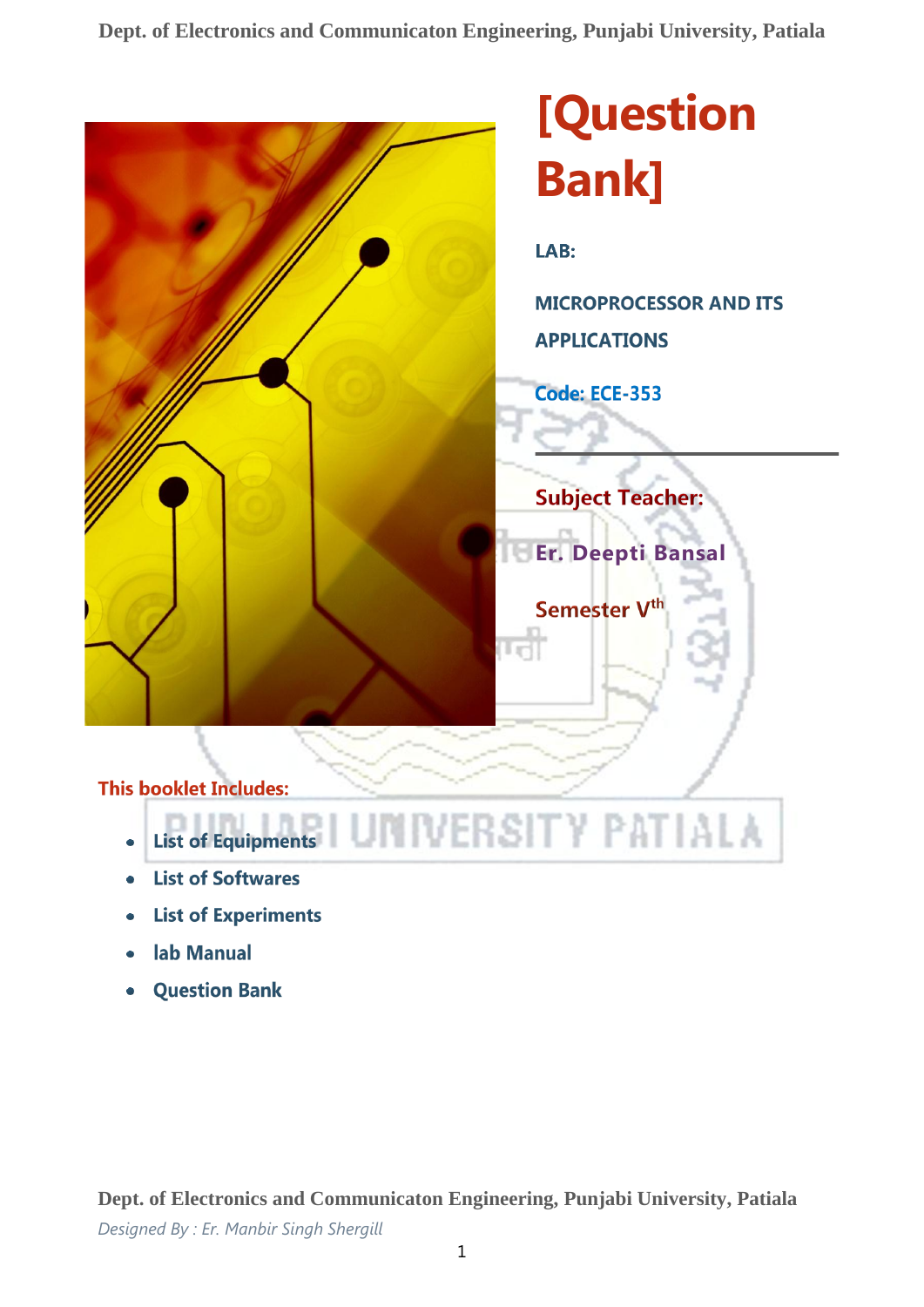## **ECE 353 MICROPROCESSOR AND ITS APPLICATIONS LAB**

### **Quiz Questions with Answers**

### **1. What are the various registers in 8085?**

**Ans:** - Accumulator register, Temporary register, Instruction register, Stack Pointer, Program

Counter are the various registers in 8085 .

### **2. In 8085 name the 16 bit registers?**

**Ans:**- Stack pointer and Program counter all have 16 bits.

### **3. What are the various flags used in 8085?**

**Ans:**- Sign flag, Zero flag, Auxillary flag, Parity flag, Carry flag.

### **4. What is Stack Pointer?**

**Ans:**- Stack pointer is a special purpose 16-bit register in the Microprocessor, which holds the address of the top of the stack.

## **5. What is Program counter?**

**Ans:**- Program counter holds the address of either the first byte of the next instruction to be fetched for execution or the address of the next byte of a multi byte instruction, which has not been completely fetched. In both the cases it gets incremented automatically one by one as the instruction bytes get fetched. Also Program register keeps the address of the next instruction.

## **6. Which Stack is used in 8085?**

**Ans:**- LIFO (Last In First Out) stack is used in 8085.In this type of Stack the last stored information can be retrieved first.

## **7. What happens when HLT instruction is executed in processor?**

**Ans:**- The Micro Processor enters into Halt-State and the buses are tri-stated.

# **8. What is meant by a bus?**

**Ans:**- A bus is a group of conducting lines that carriers data, address, & control signals.

## **9. What is Tri-state logic?**

**Ans:**- Three Logic Levels are used and they are High, Low, High impedance state. The high and low are normal logic levels & high impedance state is electrical open circuit conditions. Tri-state logic has a third line called enable line.

## **10. Give an example of one address microprocessor?**

**Ans:**- 8085 is a one address microprocessor.

## **11. In what way interrupts are classified in 8085?**

**Ans:**- In 8085 the interrupts are classified as Hardware and Software interrupts.

# **Dept. of Electronics and Communicaton Engineering, Punjabi University, Patiala**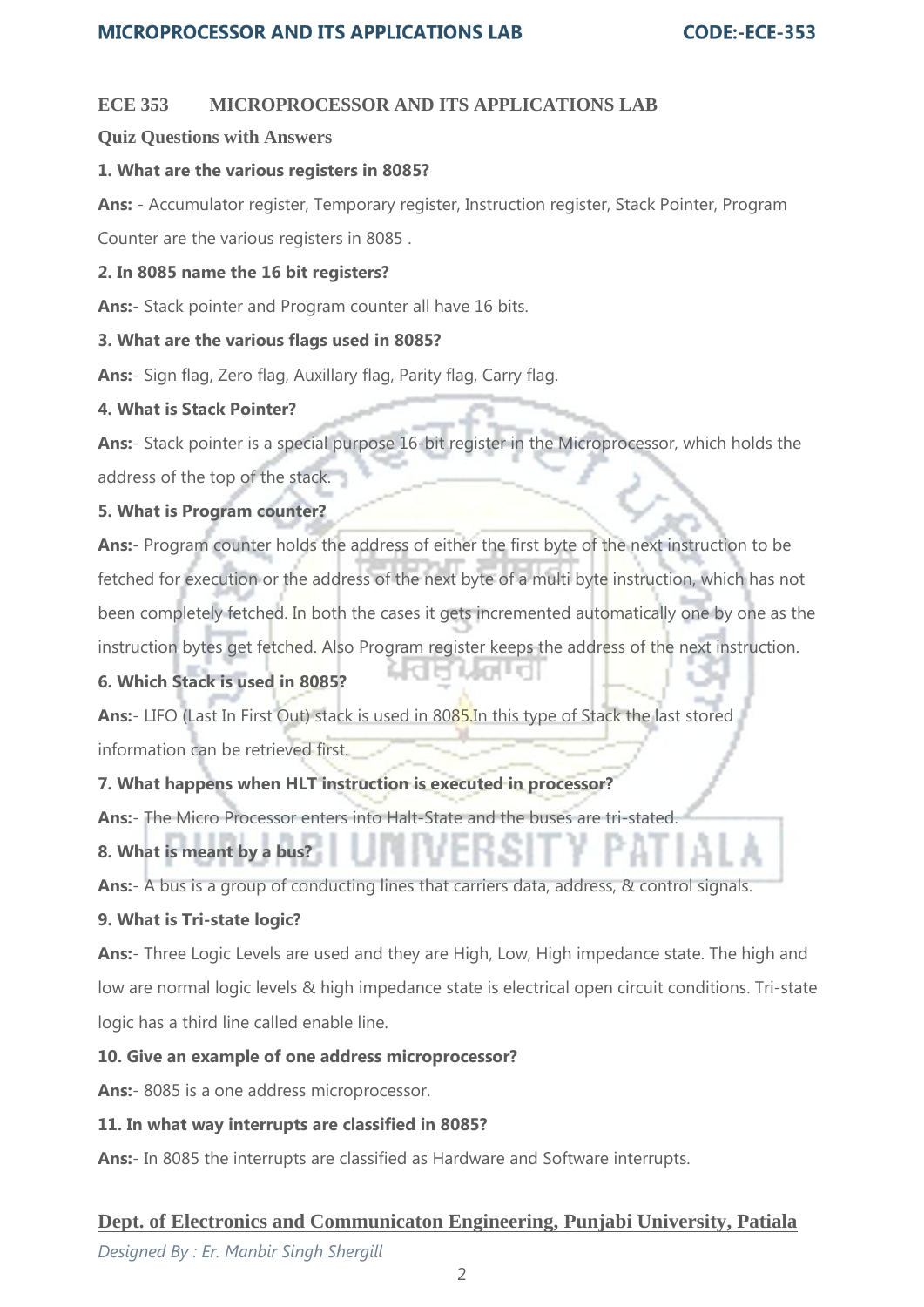## **MICROPROCESSOR AND ITS APPLICATIONS LAB**

#### **CODE:-ECE-353**

#### **12. What are Hardware interrupts?**

**Ans:**- TRAP, RST7.5, RST6.5, RST5.5, INTR.

#### **13. What are Software interrupts?**

**Ans:**- RST0, RST1, RST2, RST3, RST4, RST5, RST6, RST7.

#### **14. Which interrupt has the highest priority?**

**Ans:**- TRAP has the highest priority.

#### **15. Name 5 different addressing modes?**

**Ans:**- Immediate, Direct, Register, Register indirect, Implied addressing modes.

#### **16. How many interrupts are there in 8085?**

**Ans:**- There are 12 interrupts in 8085.

#### **17. What is clock frequency for 8085?**

**Ans:**- 3 MHz is the maximum clock frequency for 8085.

**18. What is the RST for the TRAP?**

**Ans:**- RST 4.5 is called as TRAP.

## **19. In 8085 which is called as High order / Low order Register?**

**Ans:**- Flag is called as Low order register & Accumulator is called as High order Register.

## **20. What are input & output devices?**

**Ans:**- Keyboards, Floppy disk are the examples of input devices. Printer, LED / LCD display, CRT Monitor are the examples of output devices.

### **21. Can an RC circuit be used as clock source for 8085**?

Ans:- Yes, it can be used, if an accurate clock frequency is not required. Also, the component cost is low compared to LC or Crystal.

# **22. Why crystal is a preferred clock source?**

Ans:- Because of high stability, large Q (Quality Factor) & the frequency that doesn't drift with aging. Crystal is used as a clock source most of the times.

#### **23. Which interrupt is not level-sensitive in 8085?**

Ans:- RST 7.5 is a raising edge-triggering interrupt.

#### **24. What does Quality factor mean?**

Ans:- The Quality factor is also defined, as Q. So it is a number, which reflects the lossness of a circuit. Higher the Q, the lower are the losses.

#### **25. What are level-triggering interrupt?**

Ans:- RST 6.5 & RST 5.5 are level-triggering interrupts.

## **Dept. of Electronics and Communicaton Engineering, Punjabi University, Patiala**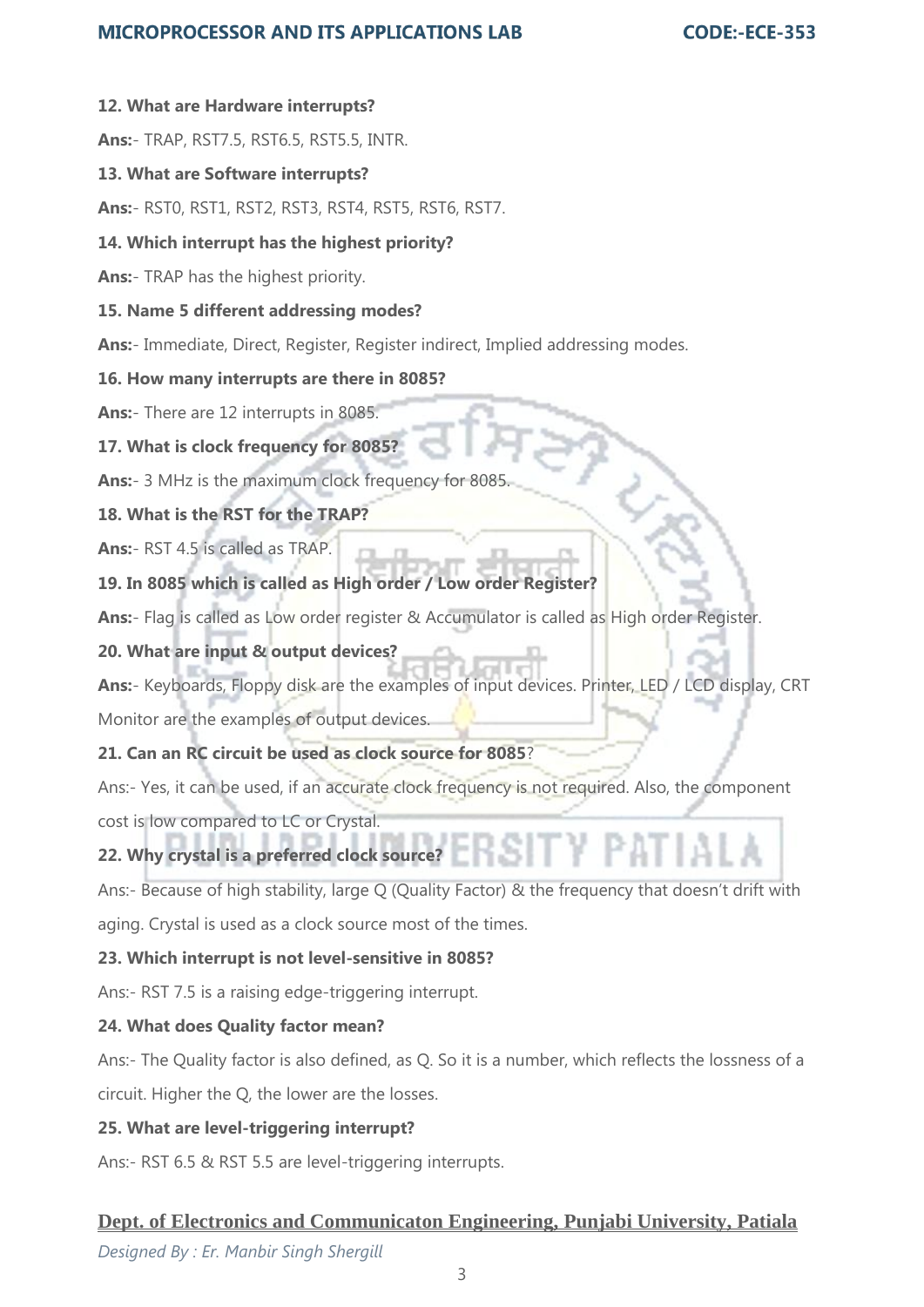# **MICROPROCESSOR AND ITS APPLICATIONS LAB**

### **26. What is meant by Maskable interrupts?**

Ans:- An interrupt that can be turned off by the programmer is known as Maskable interrupt.

### **27. What is Non-Maskable interrupts?**

Ans:- An interrupt which can be never be turned off (ie.disabled) is known as Non-Maskable interrupt.

### **28. Which interrupts are generally used for critical events?**

Ans:- Non-Maskable interrupts are used in critical events. Such as Power failure, Emergency, Shut off etc.,

### **29. Give examples for Maskable interrupts?**

Ans:- RST 7.5, RST6.5, RST5.5 are Maskable interrupts

## **30. Give example for Non-Maskable interrupts?**

Ans:- Trap is known as Non-Maskable interrupts, which is used in emergency condition.

## **31. What is a Microprocessor?**

Ans:- Microprocessor is a CPU fabricated on a single chip, program-controlled device, which fetches the instructions from memory, decodes and executes the instructions.

## **32**. **What are the basic units of a microprocessor ? •**

Ans:- The basic units or blocks of a microprocessor are ALU, an array of registers and control unit. microprocessor does not support floating-point operations.

## **33. What is the difference between microprocessor and microcontroller?**

Ans:- In Microprocessor more op-codes, few bit handling instructions. But in Microcontroller: fewer op-codes, more bit handling Instructions, and also it is defined as a device that includes

micro processor, memory, & input output signal lines on a single chip.

# **34. What is Instruction Set? •**

Ans:- It is the set of the instructions that the Microprocessor can execute

## **35. What is an instruction**

Ans:- An instruction is an order given to a computer processor by a computer program.At the lowest level, each instruction is a sequence of 0s and 1s that describes a physical operation the computer is to perform (such as "Add") and, depending on the particular instruction type, the specification of special storage areas called registers that may contain data to be used in carrying out the instruction, or the location in computer memory of data.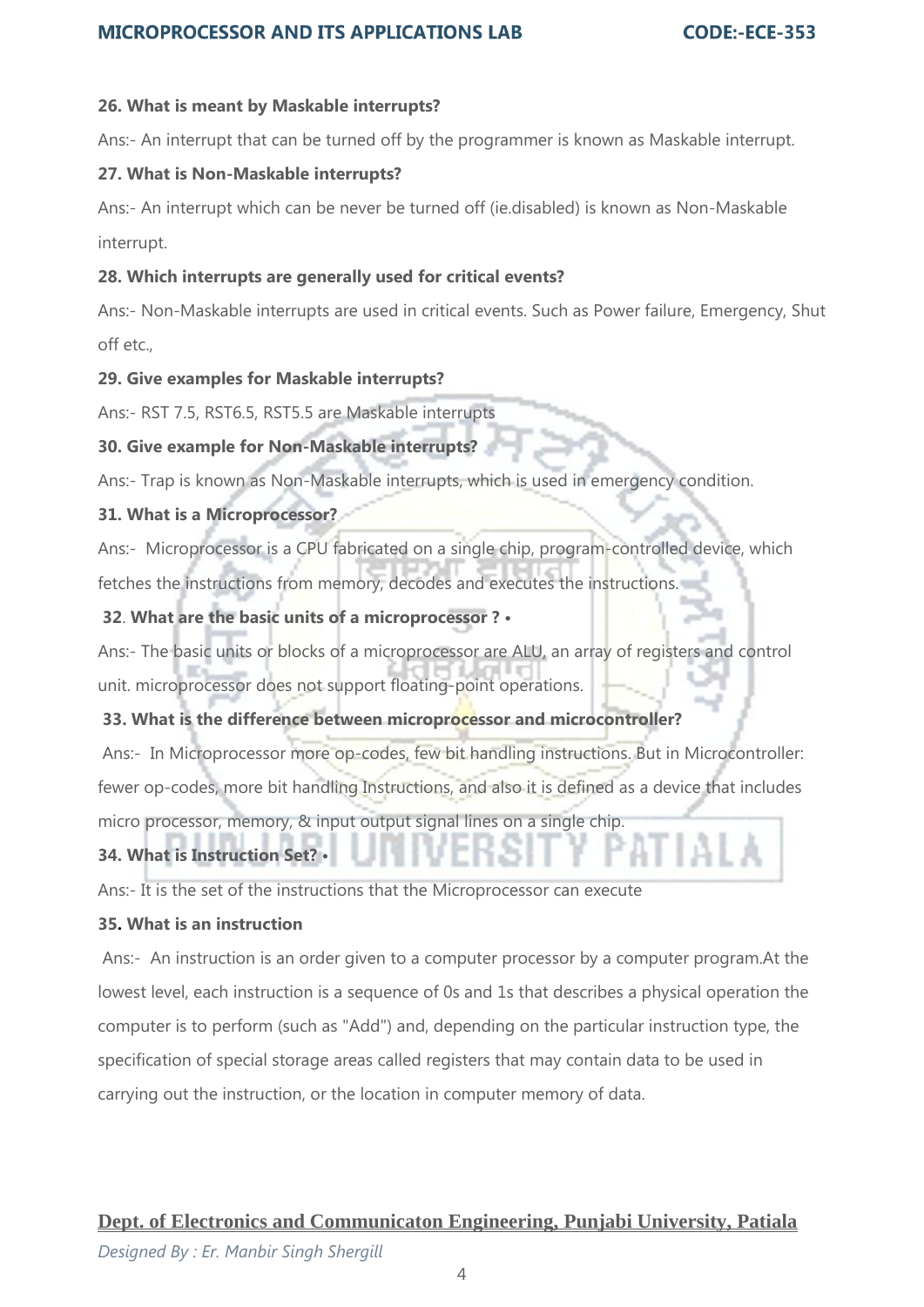### **36. What is Instruction cycle?**

Ans:- The sequence of operations that a processor has to carry out while executing the instruction is called Instruction cycle. Each instruction cycle of a processor indium consists of a number of machine cycles.

### **37. Explain the function of CPU in Microprocessor**

Ans:- A microprocessor controls all functions of the CPU, or central processing unit, of a computer or other digital device. The microprocessor is programmed to give and receive instructions from other components of the device. The system can control everything from small devices such as calculators and mobile phones, to large automobiles.

### **38 .Difference between "Shift" and "Rotate".**

Ans:- Shift and Rotate commands are used to convert a number to another form where some bits are shifted or rotated. • A rotate instruction is a closed loop instruction. That is,the data moved out at one end is put back in at the other end. • The shift instruction loses the data that is moved out of the last bit locations. • Basic difference between shift and rotate is shift command makes "fall of " bits at the end of the register. • Where rotate command makes "wrap around" at the end of the register.

## **39 What is the main use of ready pin?**

Ans:- READY is used by the microprocessor to check whether a peripheral is ready to accept or transfer data. • A peripheral may be a LCD display or analog to digital converter or any other. • These peripherals are connected to microprocessor using the READY pin. • If READY is high then the periphery is ready for data transfer. If not the microprocessor waits until READY goes high.

## **40**. **What is the need for timing diagram?**

Ans:- The timing diagram provides information regarding the status of various signals, when a machine cycle is executed. The knowledge of timing diagram is essential for system designer to select matched peripheral devices like memories, latches, ports, etc., to form a microprocessor system.

## **41. Why status signals are provided in microprocessor?**

Ans:- The status signals can be used by the system designer to track the internal operations of the processor. Also, it can be used for memory expansion (by providing separate memory banks for program & data and selecting the bank using status signals).

**42 what is the difference between MOV and MVI instruction.**

**43 what is the clock frequency of 8085 microprocessor.**

# **Dept. of Electronics and Communicaton Engineering, Punjabi University, Patiala**